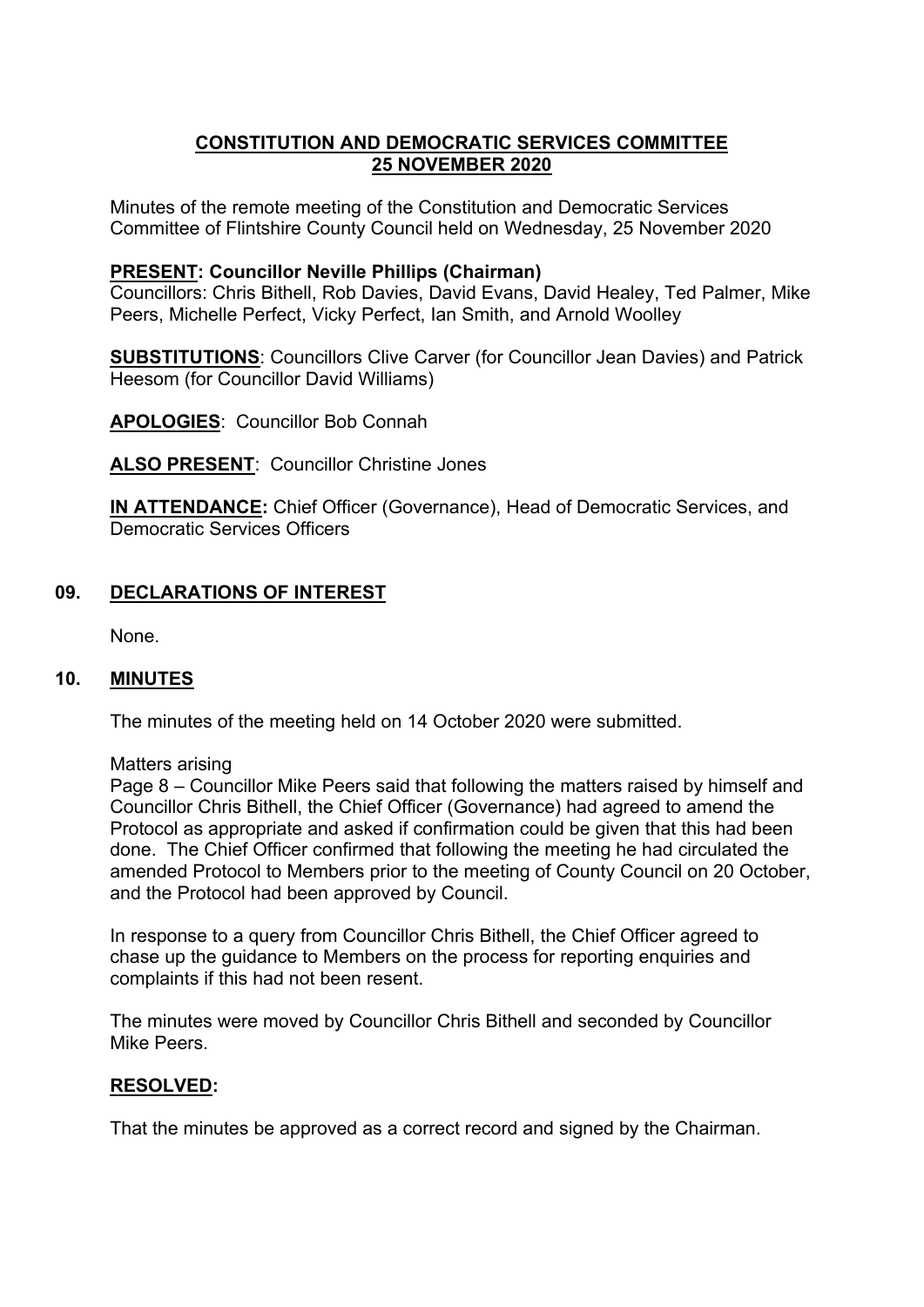# **11. OVERVIEW AND SCRUTINY ANNUAL REPORT 2019/20**

The Head of Democratic Services introduced a report to enable the Committee to consider and approve the Overview & Scrutiny Annual Report for 2019/20. He provided background information and advised that the Annual Report provided the Council with assurance that the Overview and Scrutiny function was fulfilling its constitutional role. The draft Annual Report was submitted to the Committee for comment before being presented to Council for formal approval.

The Annual Report was based on the six Overview and Scrutiny Committee structure which had been reviewed during the year. The new five Committee structure was introduced from the Annual Meeting of the Council in September 2020. The Head of Democratic Services referred to the remit of the Organisational Change Overview & Scrutiny Committee which, having successfully completed its aims and tasks, had been stepped down as part of the review. Future matters relating to the Organisational Change Overview & Scrutiny Committee would be allocated to the most appropriate Committee in the remaining structure.

The recommendation to approve the Annual Report was moved by Councillor Ted Palmer and seconded by Councillor Patrick Heesom

Councillor Mike Peers asked for clarification on the requirement in paragraph 1.01 of the report. In response to the comments, Officers explained that the current practice was that each Overview and Scrutiny Committee considered its Forward Work Programme at each meeting and the Overview and Scrutiny Committee Forward Work Programme was fed into the Council's Forward Work Programme which was submitted to Cabinet on a monthly basis. The Head of Democratic Services agreed to look at the wording in the Constitution.

The Head of Democratic Services suggested that the recommendation in the report be amended as follows:

- (a) That the Committee approves the Overview & Scrutiny Annual Report for 2019/20; and
- (b) That the Committee recommends that the wording in the Constitution be changed to reflect the current practice

The amendment was moved by Councillor Mike Peers and seconded by Councillor Chris Bithell. When put to the vote this was carried.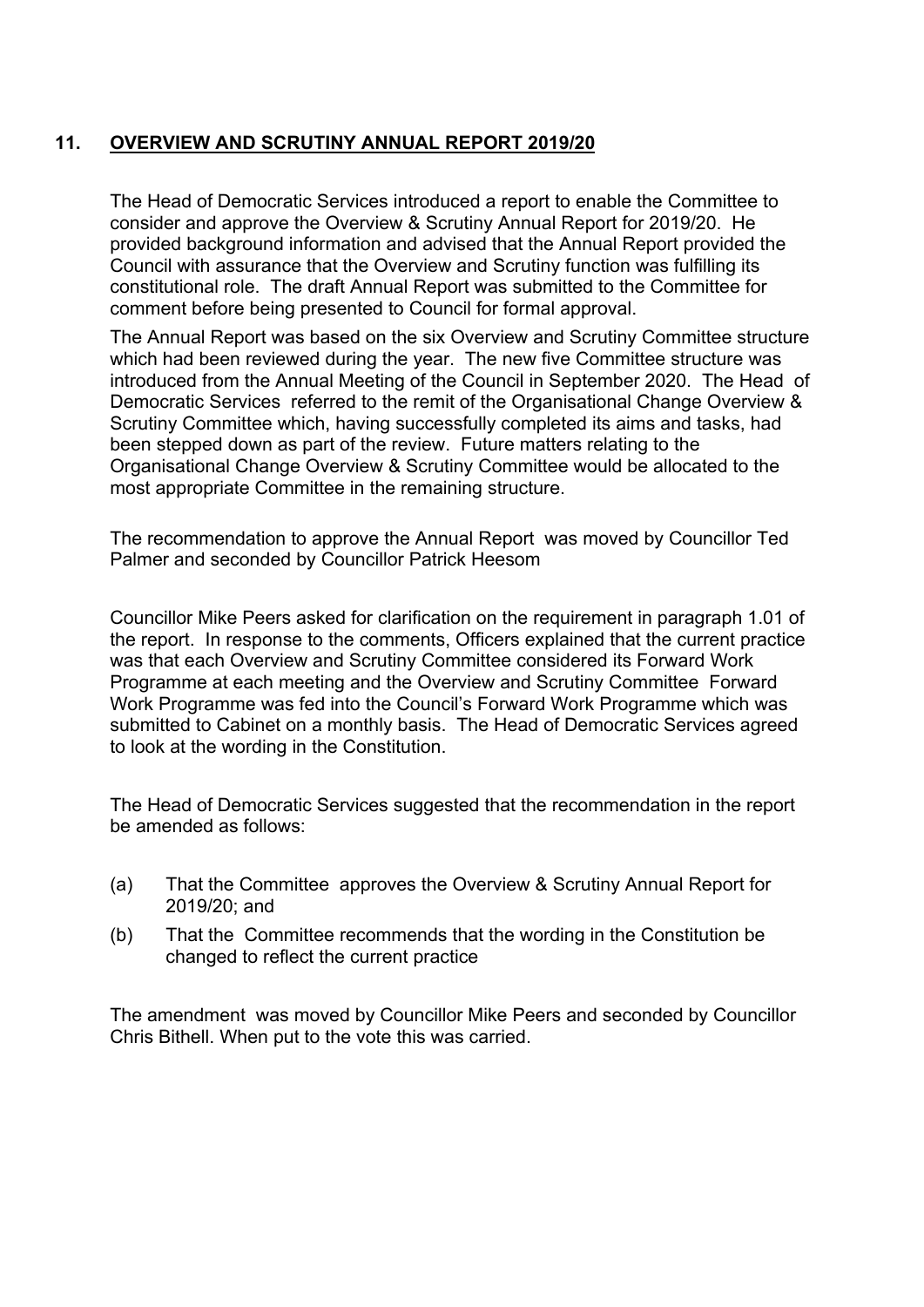Councillor Patrick Heesom paid tribute to the Head of Democratic Services for his work on the Constitution & Democratic Services Committee.

## **RESOLVED**:

- (a) That the Overview & Scrutiny Annual Report for 2019/20 be approved ; and
- (b) That the Committee recommends that the wording in the Constitution be changed to reflect the current practice

## **12. ADOPTION ABSENCE FOR LOCAL AUTHORITY MEMBERS**

 The Head of Democratic Services introduced a report on the Welsh Government (WG) proposals to extend the Adoption Absence for Local Authority Members from 2 to 26 weeks. He explained that the consultation period runs until 29 December 2020 and local authorities were being asked three questions to gauge the reasonableness of the proposals. Authority was sought for the Head of Democratic Services to respond to the consultation on behalf of the Council.

The Head of Democratic Services referred to the three questions detailed in paragraph 1.06 of the report, the suggested responses, and the changes identified in paragraph 1.05.

Councillor Mike Peers raised a question on the changes to the regulations which would prevent multiple periods of adopter's absence being taken under the same arrangement. He asked if more than one child was adopted could there be a concurrence of absence of 26 weeks for each child or was the limit 26 weeks per year. Councillor Peers also sought clarification on the change which would allow individuals taking adopter's leave to continue some duties with the consent of the Chair, and asked if this would be brought back to the Constitution and Democratic Services Committee for consideration.

The Head of Democratic Services responded to the questions raised and explained that the proposed increase in the length of adopter's absence was to allow 26 weeks for the adoption process and commented that it was unlikely that a second adoption process would arise in the same year. .He also provided an example of how an individual taking adopter's leave may continue with some of their duties with the consent of the Chair.

The Chief Officer advised that following the consultation period should the legislation be passed, the WG may require the Authority to adopt a change to its Standing Orders which would be incorporated into the Constitution. This matter would then be submitted to the Constitution and Democratic Services Committee for approval.